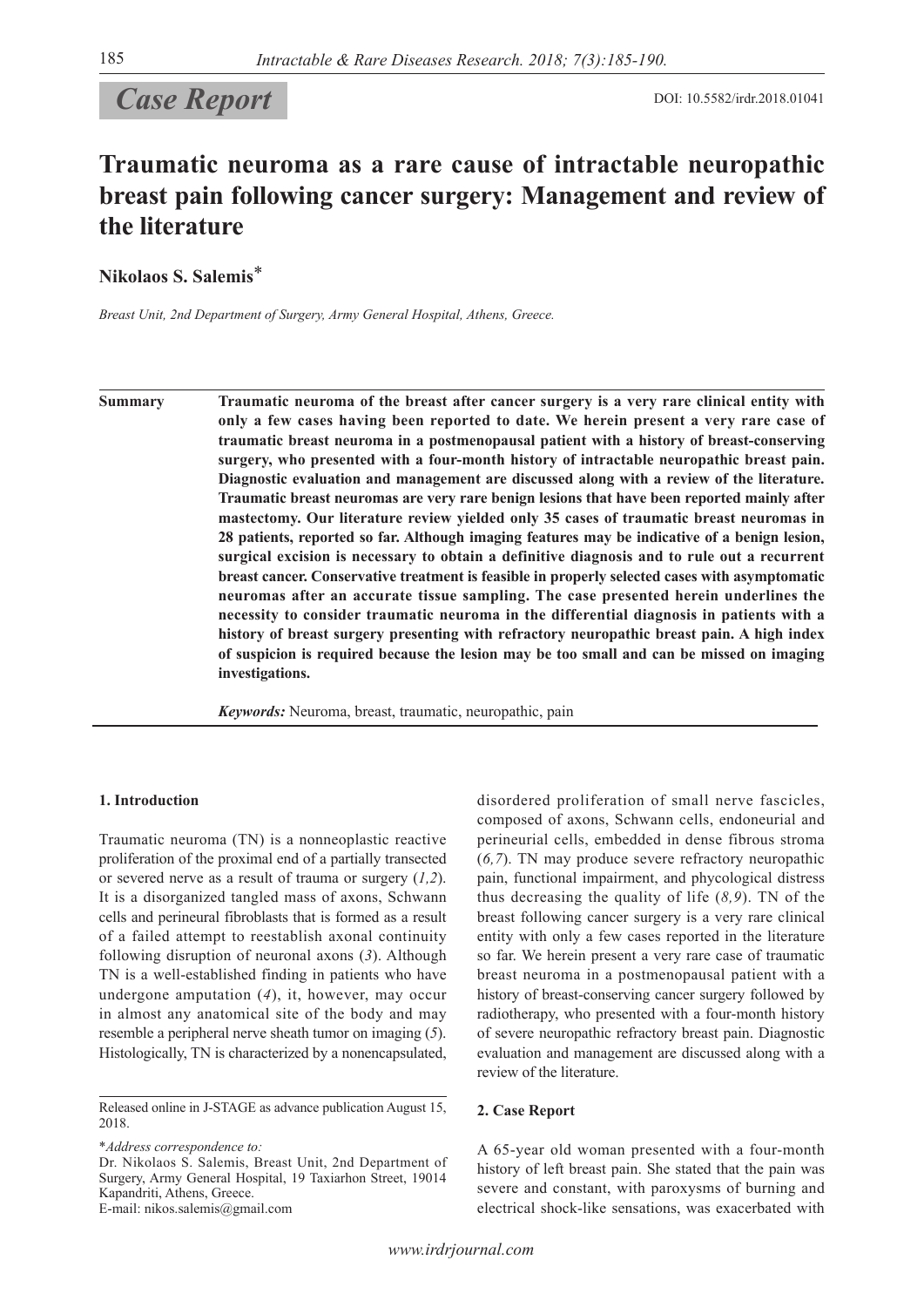

**Figure 1. Specimen radiography showing clustered microcalcifications (arrow), along with a small area of architectural distortion (star).** 

pressure and was refractory to analgesics.

Her medical history was significant for a breastconserving surgery, due to a ductal carcinoma in situ (DCIS) two years ago, followed by adjuvant radiation therapy and hormonal treatment with tamoxifen.

Clinical examination revealed severe left breast tenderness that was exacerbating with pressure over the area of the surgical scar. The mammogram revealed clustered microcalcifications in the area of the previously resected DCIS, along with a small area of architectural distortion. Ultrasonography was unremarkable.

In order to exclude the possibility of a recurrent DCIS a complete surgical excision of the mammographic lesions after wire localization was performed. Specimen radiography confirmed that the mammographic lesions were entirely removed (Figure 1). Immediately after surgery, the patient experienced complete pain relief.

The histopathological findings were consistent with fat necrosis and confluent microcalcifications. In addition, a small eosinophilic tumor measuring 0.2 cm was detected in the area of the architectural distortion. The tumor consisted of haphazardly arranged, eosinophilic cells with oval to spindle nuclei, without atypia, necrosis or mitosis. The periphery of the nodule was composed of perineural cells, while the inside consisted of proliferated Schwann cells (Figure 2). No evidence of malignancy was noted. The histological findings, in correlation with the clinical history and the complete relief of the breast pain immediately after surgery, indicated the diagnosis of traumatic breast neuroma.

The patient is completely asymptomatic, without



**Figure 2. Histopathological findings of traumatic breast neuroma. (A)** The tumor consists of haphazardly arranged, eosinophilic cells with oval to spindle nuclei, without atypia, necrosis or mitosis. (Hematoxylin and Eosin **×**400); **(B)** Tangles of small and medium, well circumscribed nerve fiber bundles, that do not invade the surrounding fibroadiposal tissue.(Hematoxylin and Eosin **×**100); **(C)** High power photomicrograph, of eosinophilic cells, with bubbly cytoplasm, bland, oval to spindle nuclei, without significant atypia. The periphery of the nodule is composed of perineural cells, while the inside consists of proliferated Swann cells. (Hematoxylin and Eosin **×**400).

any suspicious mammographic findings four years after surgery.

#### **3. Discussion**

TN is not a true tumor but a reactive proliferation of nerve tissue of the proximal end of a severed nerve in an unsuccessful attempt to reestablish axonal continuity (*7*). TNs are divided into two major categories: spindle neuromas that are focal swellings caused by chronic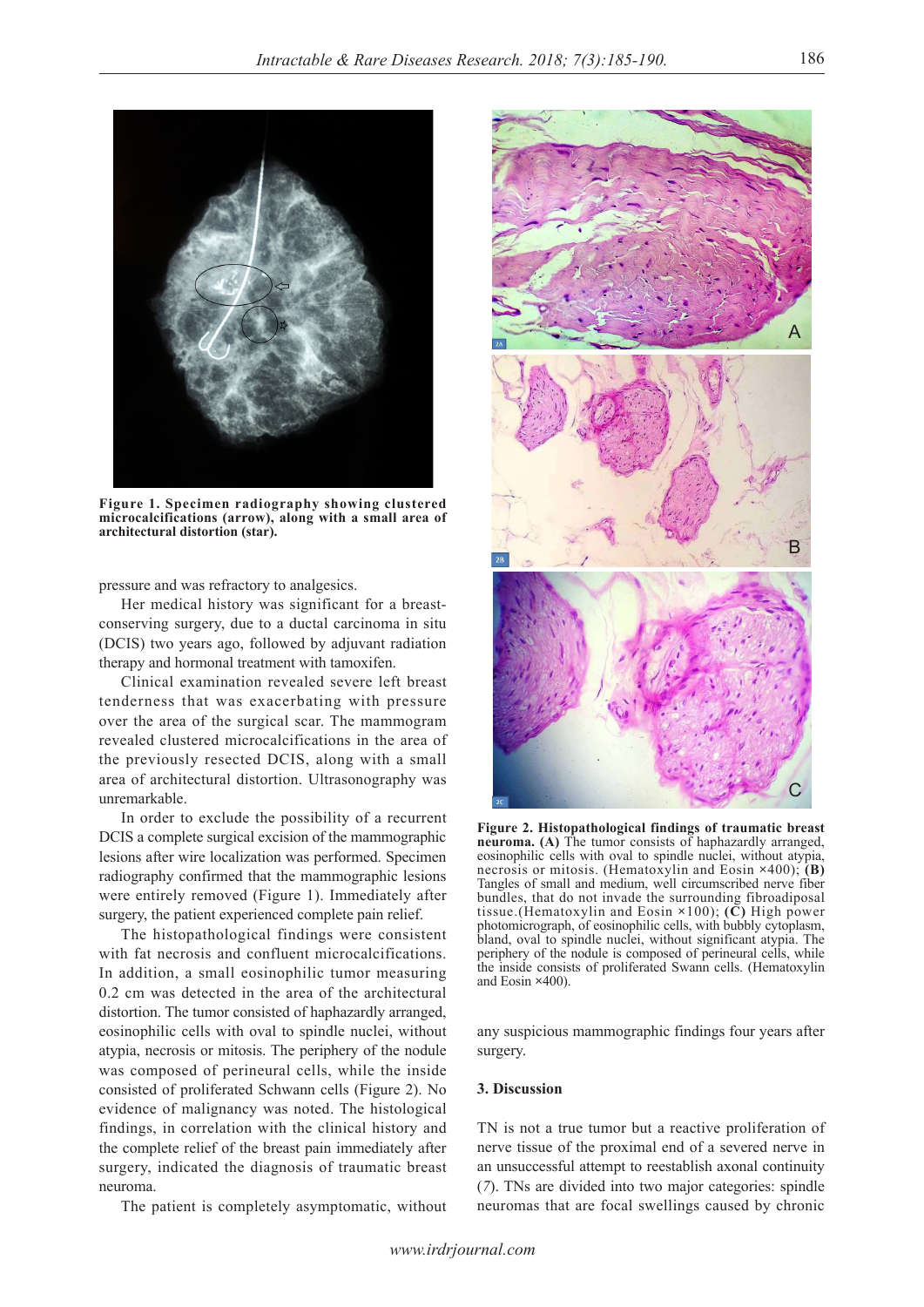irritation to an injured but non severed nerve and terminal neuromas that have a bulbous-end morphology as a result of a partial disruption or total transection of the nerve as a result of surgery (*5,7,10*).

The exact pathogenesis of TN has not been clearly defined. Foltan *et al*. (*11*), suggested that the development of a TN may be divided into five phases and caused by simultaneous regeneration of nerve fibers and excessive fibrous tissue proliferation which results in contraction of nerve fibers within the scar tissue and the establishment of a chronic defensive proliferation process involving nerve fibers and scar fibrous tissue.

TN may develop 1-12 months after transection or injury secondary to a variety of surgical procedures such as radical neck dissections, abdominal surgery, limb amputations, orthognathic surgery, parotidectomy and tooth extractions (*11*). TN most commonly occurs in the lower extremities followed by head and neck, radial nerve and brachial plexus (*7*). In an early study by Tapas *et al*. (*12*), involving 67 cancer patients with TN the most frequently reported sites were radically dissected necks followed by upper and lower extremities.

TN typically presents as a firm, slowly growing painful or tender nodule not larger than 2 cm (*3,11*). Pain may be evoked by palpation or tapping over the lesion (Tinel sign) and may be associated with burning, stabbing or gnawing sensations (*7,9*).

Postoperative breast pain is a frequent issue reported in up to 60% of patients undergoing breast surgery (*13-15*) and may interfere with sexual activity, exercise, social activity and employment (*13*). Severe postoperative pain persists for 1 month and for 6-12 months in 25% and 10% of the breast surgery patients respectively (*14*).

Chronic post mastectomy pain is a chronic pain affecting the anterior chest wall, axilla and the upper half of the arm that begins after mastectomy or quadrantectomy and persists for more than three months after surgery (*16*). Although its exact pathogenesis is unclear, it is however believed, that an injury of the intercostobrachial nerve is the most common cause. The most common distribution of pain is the axilla and the arm (20-60%) followed by pain in the surgical scar (23-49%) (*16*). Pain can be experienced as a burning sensation or tenderness with paroxysms of lancinating shock-like pain, is exacerbated by pressure or movement and may be associated with discomfort or paresthesia (*16*). Neuromas trapped in the scar tissue may cause chronic neuropathic pain (*15*).

Jung *et al*. (*8*), classified chronic neuropathic pain following breast surgery into four categories: I phantom breast pain, II intercostobrachial neuralgia as a result of injury to the intercostobrachial nerve, associated with sensory changes in the distribution of the intercostobrachial nerve, III neuroma pain in the region of scar of the breast that is provoked or exacerbated by percussion, and IV other nerve injury pain secondary

to injury to medial or lateral pectoral, long thoracic or thoracodorsal nerves. Neuroma pain has been more frequently encountered following lumpectomy plus radiotherapy than mastectomy (*8*).

In a retrospective review of 57 patients with postsurgical chronic breast pain Ducic *et al*. (*13*), described five zones of nerve injury. The lateral zone was the most commonly injured area (79%) followed by inferior  $(10.5\%)$ , medial  $(5\%)$ , central  $(3.5\%)$  and superior (2%) zones.

Traumatic neuroma of the breast (TBN) following cancer surgery is a very rare clinical entity (*18,21*). The first case was reported in 2000 (*17*). Our literature review yielded only 35 TBNs in 28 patients reported so far (*1,2,4,6,10,14-24*) (Table 1).

In a retrospective review Al Sharif *et al*. (*6*), reported a 0.09% incidence of TBN among 9,293 ultrasoundguided breast biopsies performed over a 10 year period. TBN can occur either after mastectomy or lumpectomy (*8*) and may develop 2-22 years after surgery (*6*).

Clinically TBN may present as a palpable mass or may be identified incidentally (*1,6,10*). It is most commonly encountered in the upper outer quadrant of the breast (*6,10*). Although in some cases the mass is painless (*18,21*), however, persistent chronic pain has been reported (*19,24*). In all six cases presented by Sung *et al*. (*10*), the TBN was located within the pectoralis major muscle near the mastectomy scar. TBN may be occult on mammogram (*6,18*).

On ultrasonography, TBN may appear as a homogenous well circumscribed hypoechoic mass with no internal vascular flow on color Doppler imaging (*6,18,20,21*). In some cases, however, TBN may appear as an irregularly shaped mass with indistinct margins and nonparallel orientation (*10,23*). A tail sign on ultrasonography has been reported in 50% of the cases reported by Al Sharif *et al*. (*6*). In the same study, 40% of the cases were occult on MRI evaluation. The most common MRI finding in the remaining cases was an isointense foci on T1 weighted images with a benign type I enhancement curve (*2*). On positron emission tomography (PET) computed tomography (CT) scan no fluorodeoxyglucose (FDG) focal uptake of TBN has been reported (*10,20*).

TBN should always be distinguished from recurrent breast cancer (*21,23*). Clinically, the location of TBN in the pectoral muscle layer may be helpful in the differential diagnosis, since a recurrent breast cancer is most commonly detected in the subcutaneous fat layer of the chest wall (*10,20*). The definitive diagnosis of TBN is, however, obtained by histopathological evaluation (*1,4,18,21,23*).

Treatment approaches for TBN include conservative management or surgery. The conservative approach, which has been reported to be successful in 50% of the cases, includes injection of a long-acting local anesthetic, corticosteroids, anti-inflammatory and antidepressant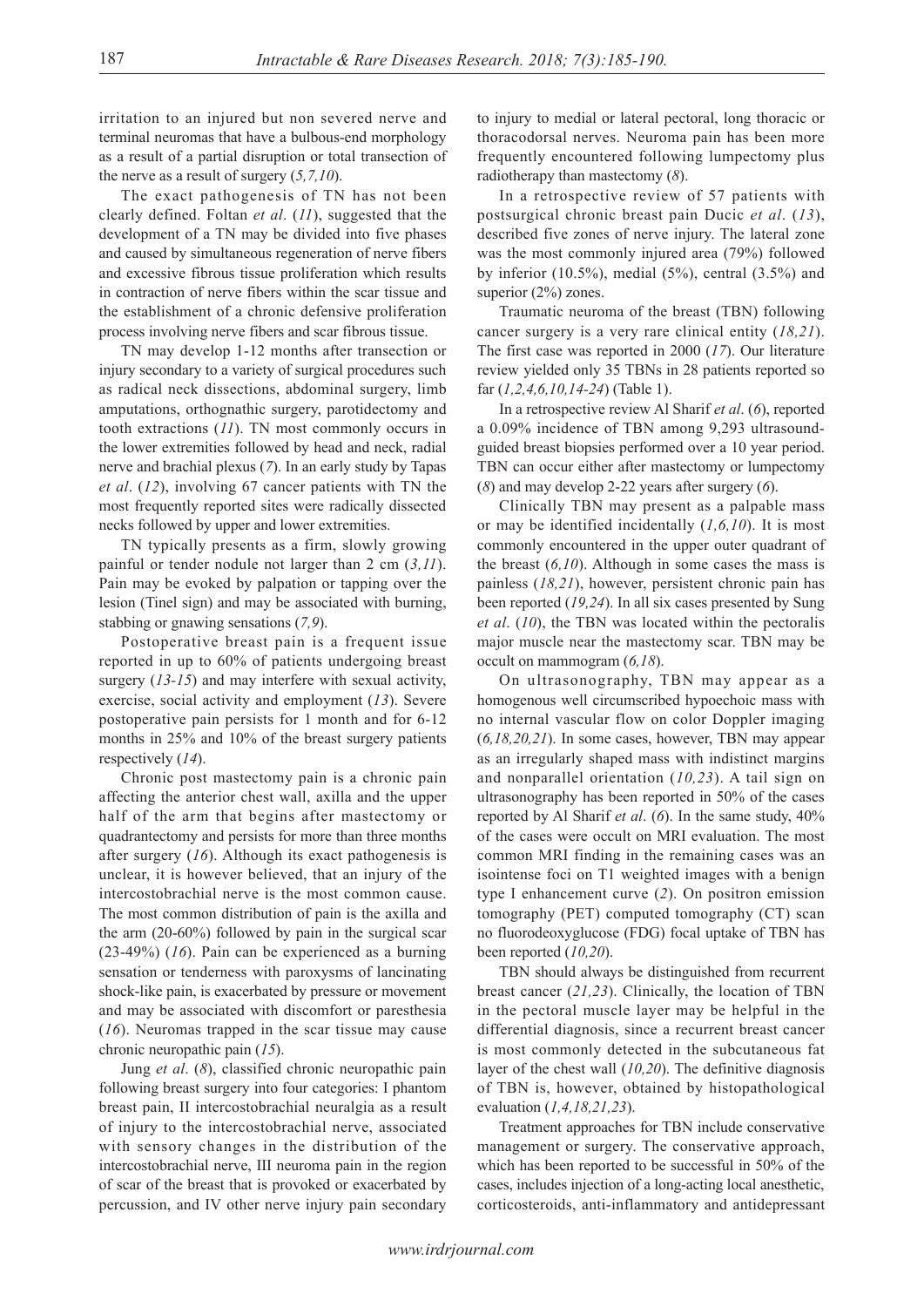|                                     |          |                      |                 | Table 1. The clinical characteristics of reported cases with traumatic breast neuromas |                                 |                                     |                                |                                                                                             |                                                    |
|-------------------------------------|----------|----------------------|-----------------|----------------------------------------------------------------------------------------|---------------------------------|-------------------------------------|--------------------------------|---------------------------------------------------------------------------------------------|----------------------------------------------------|
| Reference                           | Patients | $_{\rm Age}$         | Neuromas $(n)$  | Neuroma size (cm)                                                                      | Time after surgery (months)     | Palpable                            | Pain/Tenderness                | Ultrasound features                                                                         | Treatment                                          |
| Rosso et al.<br>(17), 2000          | $\sim$   | 55,67                | $\sim$          | $0.4 - 0.6$                                                                            | 22,50                           | Yes                                 | Yes                            | N/A                                                                                         | Surgical excision                                  |
| (19, 2004<br>Haj et al.             |          | 47                   |                 | $\sum_{i=1}^{n}$                                                                       | 120                             | Σò                                  | $\tilde{z}$                    | $N\!A$                                                                                      | Stereotactic vaccum-assisted<br>core needle biopsy |
| Baltalarli et al.<br>(2), 2004      |          | 54                   |                 |                                                                                        | 15                              | Yes                                 | $\stackrel{\circ}{\mathsf{Z}}$ | Well-circumscribed, homogeneous,<br>hypoechoic                                              | Surgical excision                                  |
| Wang et al.<br>(23), 2007           | $\circ$  | $33 - 61$            | $\infty$        |                                                                                        | 33-96                           | Yes                                 | $\tilde{z}$                    | Well-circumscribed, homogeneous, Hypoechoic (4)<br>Poorly defined hypoechoic (2)            | Surgical excision                                  |
| (20, 2011)<br>Kim et al.            |          | 47                   |                 |                                                                                        | 168                             | $\rm \stackrel{\circ}{\mathbf{Z}}$  | $\tilde{z}$                    | Oval circumscribed hypoechoic                                                               | Surgical excision                                  |
| $(21)$ , $2012$<br>Li et al.        |          | 43                   |                 | 0.5                                                                                    | $\overline{24}$                 | Yes                                 | $N\!$                          | Well-circumscribed, echo-heterogeneous                                                      | Surgical excision                                  |
| Ashkar et al.<br>(1) 2013           |          | 42                   |                 | $0.7\,$                                                                                | 36                              | $\stackrel{\mathtt{o}}{\mathsf{z}}$ | Yes                            | Well-defined, homogeneous, Hypoechoic                                                       | Ultrasound-guided core biopsy                      |
| $(22)$ , 2013<br>Shin et al.        |          | $\overline{ }$       |                 | 0.5                                                                                    | 144                             | $\sum_{i=1}^{n}$                    | $N\!A$                         | Oval circumscribed hypoechoic                                                               | Surgical excision                                  |
| $(24)$ , 2015<br>Zhu et al.         |          | 65                   | $\mathbf{\sim}$ | $\stackrel{\triangle}{\approx}$                                                        | $\overline{24}$                 | $\tilde{z}$                         | Yes                            | $\stackrel{\triangle}{\approx}$                                                             | Surgical excision                                  |
| Al Sharif et al.<br>(6, 2016)       | $\circ$  | mean:56<br>48-71     | ${}^{\circ}$    | mean:0.46<br>$0.2 - 0.9$                                                               | mean:123<br>24-264              | $\frac{3/8}{(38%)}$                 | (13%)<br>$1/8$                 | Oval shape with circumscribed margins (1)<br>Hypoechoic with parallel orientation (7),      | Ultrasound-guided core biopsy                      |
| Messinger et al.<br>$(4)$ . 2017    |          | $\overline{7}$       | $\mathbf{C}$    | 0.6, 1.6                                                                               | $\stackrel{\triangle}{\approx}$ | $\rm \stackrel{\circ}{\mathbf{Z}}$  | $\tilde{z}$                    | Parallel, oval, hypoechoic masses                                                           | Ultrasound-guided core biopsy                      |
| Fitzpatrick et al.<br>$(18)$ , 2017 |          | 73                   |                 | $0.7\,$                                                                                | 192                             | $\tilde{z}$                         | $\tilde{z}$                    | Hypoechoic, oval with parallel orientation<br>and circumscribed margins                     | Ultrasound-guided core biopsy                      |
| Sung et al.<br>(10, 2017)           | 5        | mean:44<br>$33 - 63$ | $\circ$         | Mean:0.48<br>$0.39 - 0.55$                                                             | mean:67<br>23-133               | $\stackrel{\circ}{\mathsf{Z}}$      | $\stackrel{\circ}{\simeq}$     | Oval shape with a circumscribed margin (4),<br>Irregular shape and an indistinct margin (2) | Surgical excision                                  |
| (present case), 2018<br>Salemis     |          | 65                   |                 | 0.2                                                                                    | 24                              | $\overline{\mathsf{X}}$             | Yes                            | $\frac{1}{2}$                                                                               | Surgical excision                                  |

### *www.irdrjournal.com*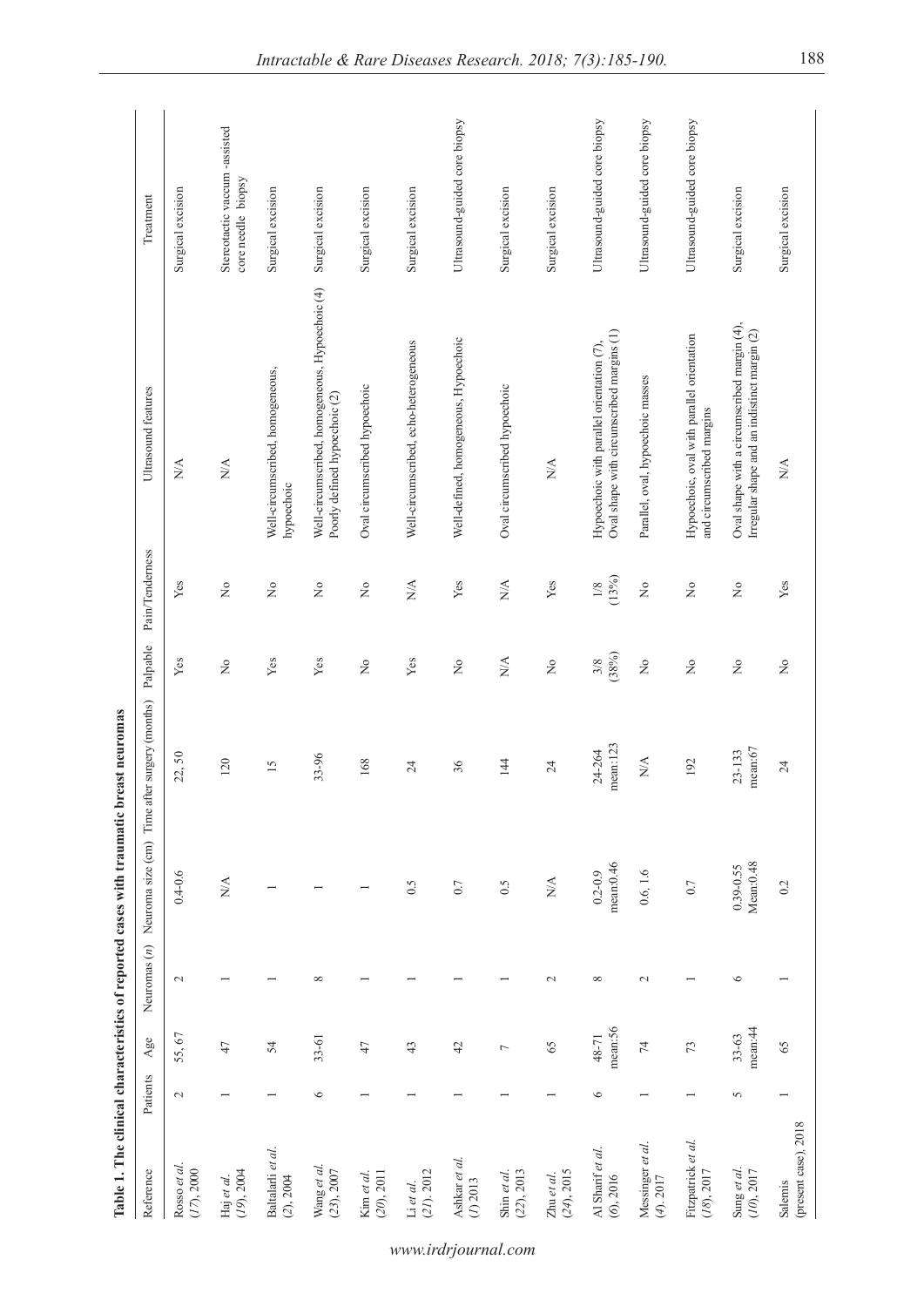medications, opioids, acupuncture, physical therapy and electrical stimulation (*2,6,7,9,16,18,24*).

An image-guided percutaneous biopsy is the standard of care for TBN (*2,4,6,19*). The procedure may be associated with severe pain despite generous local anesthesia (*6*). If a correct diagnosis is established, there is no need for further treatment, unless the TBN is painful (*18*). Sonographic surveillance is, however, indicated (*2,6*). Fine needle aspiration (FNA) cytology of TBN may be inconclusive (*2,4,17*).

Surgical treatment should be considered in cases not responding to conservative management presenting with chronic neuropathic pain (*9,18,24*). Surgical treatment includes resection of the neuroma, neurorrhaphy, and implantation of the nerve stump into adjacent muscles (*6,9*) and can result in complete pain relief (*24*), as in our case.

Long-standing traumatic neuromas may undergo osseous metaplasia (*19*), or granular cell changes thus constituting a granular cell traumatic neuroma (*17*). The latter should be differentiated from malignant tumors such as apocrine carcinoma and alveolar soft part sarcoma. Kos *et al*. (*3*), reported a malignant peripheral nerve sheath tumor that arose within a long-standing traumatic neuroma.

In our case, similarly to the cases reported in the literature the neuroma was detected in the area of the surgical scar. The lesion was diagnosed 20 months after the primary surgery, while the reported cases have been reported to occur 24 months to 22 years after surgery. The size of the neuroma in our case was too small and was not detected on ultrasonography but was only seen as a small architectural distortion on mammography. Another different aspect in our case was the fact that the lesion was non palpable and provoked neuropathic breast pain refractory to analgesics, while in the literature most neuromas refer to palpable and painless nodules (*18,21*). In addition, a characteristic feature in our case was that our patient experienced complete relief of the breast pain immediately after surgery.

In conclusion, traumatic neuroma after breast cancer surgery is a very rare clinical entity with only a few cases reported in the literature so far. It should always be considered as a potential diagnosis in patients with a history of breast cancer surgery presenting with refractory neuropathic breast pain. Although the imaging features may be suggestive of a benign lesion, surgical excision is necessary to obtain a definitive diagnosis and to exclude a recurrent breast cancer. Conservative treatment is feasible in properly selected cases with asymptomatic neuromas after an accurate tissue sampling.

#### **Acknowledgements**

The author would like to thank Dr. Katikaridis I, and Dr. Sambaziotis D, from the Department of Pathology for providing the histology slides.

#### **References**

- 1. Ashkar L, Omeroglu A, Halwani F, Alsharif S, Loutfi A, Mesurolle B. Post-traumatic neuroma following breast surgery. Breast J. 2013; 19:671-672.
- Baltalarli B, Demirkan N, Yağci B. Traumatic neuroma: Unusual benign lesion occurring in the mastectomy scar. Clin Oncol (R Coll Radiol). 2004; 16:503-504.
- 3. Kos Z, Robertson SJ, Purgina BM, Verma S, Gravel DH. Malignant peripheral nerve sheath tumor arising in a traumatic neuroma: A case report. Hum Pathol. 2013; 44:2360-2364.
- 4. Messinger JD, Crawford SM. Traumatic neuroma in axillary dissection scar bed following mastectomy. Appl Radiol. 2017; 46:38-39.
- 5. Ahlawat S, Belzberg AJ, Montgomery EA, Fayad LM. MRI features of peripheral traumatic neuromas. Eur Radiol.2016; 26:1204-1212.
- 6. AlSharif S, Ferré R, Omeroglu A, El Khoury M, Mesurolle B. Imaging Features Associated With Posttraumatic Breast Neuromas. AJR Am J Roentgenol. 2016; 206:660-665.
- 7. Kransdorf MJ, Murphey MD. Neurogenic tumors. In: Imaging of soft tissue tumors. Kransdorf MJ, Murphey MD (eds). Philadelphia PA, Lippincott, Williams &Wilkins, 2006; pp:328-380.
- 8. Jung BF, Ahrendt GM, Oaklander AL, Dworkin RH. Neuropathic pain following breast cancer surgery: Proposed classification and research update. Pain. 2003; 104:1-13.
- 9. Yao C, Zhou X, Zhao B, Sun C, Poonit K, Yan H. Treatments of traumatic neuropathic pain: A systematic review. Oncotarget. 2017; 8:57670-57679.
- 10. Sung HS, Kim YS. Ultrasonographic features of traumatic neuromas in breast cancer patients after mastectomy. Ultrasonography. 2017; 36:33-38.
- 11. Foltán R, Klíma K, Spacková J, Sedý J. Mechanism of traumatic neuroma development. Med Hypotheses. 2008; 71:572-576.
- 12. Das Gupta TK, Brasfield RD. Amputation neuromas in cancer patients. NY State J Med. 1969; 2129-2132.
- 13. Ducic I, Seiboth LA, Iorio ML. Chronic postoperative breast pain: Danger zones for nerve injuries. Plast Reconstr Surg. 2011; 127:41-46.
- 14. Fecho K, Miller NR, Merritt SA, Klauber-Demore N, Hultman CS, Blau WS. Acute and persistent postoperative pain after breast surgery. Pain Med. 2009; 10:708-715.
- 15. Ramesh, Shukla NK, Bhatnagar S. Phantom breast syndrome. Indian J Palliat Care. 2009; 15:103-107.
- 16. Kaur N, Jain A. Postmastectomy chronic pain in breast cancer survivors: An update on definition, pathogenesis, risk Factors, treatment and prevention. Clin Oncol. 2017;  $2:1300$
- 17. Rosso R, Scelsi M, Carnevali L. Granular cell traumatic neuroma: A lesion occurring in mastectomy scars. Arch Pathol Lab Med. 2000; 124:709-711.
- 18. Fitzpatrick KA, Borders MH, MacKerricher WS, Bracamonte ER. Traumatic neuroma of the breast after mastectomy. Appl Radiol. 2017; 46:26-28.
- 19. Haj M, Bickel A, Cohen I. Osseous metaplasia of breast neuroma: Diagnosis with stereotactic core biopsy. Breast J. 2004; 10:366-367.
- 20. Kim EY, Kang DK, Kim TH, Kim KS, Yim H. Traumatic neuroma in a breast cancer patient after modified radical